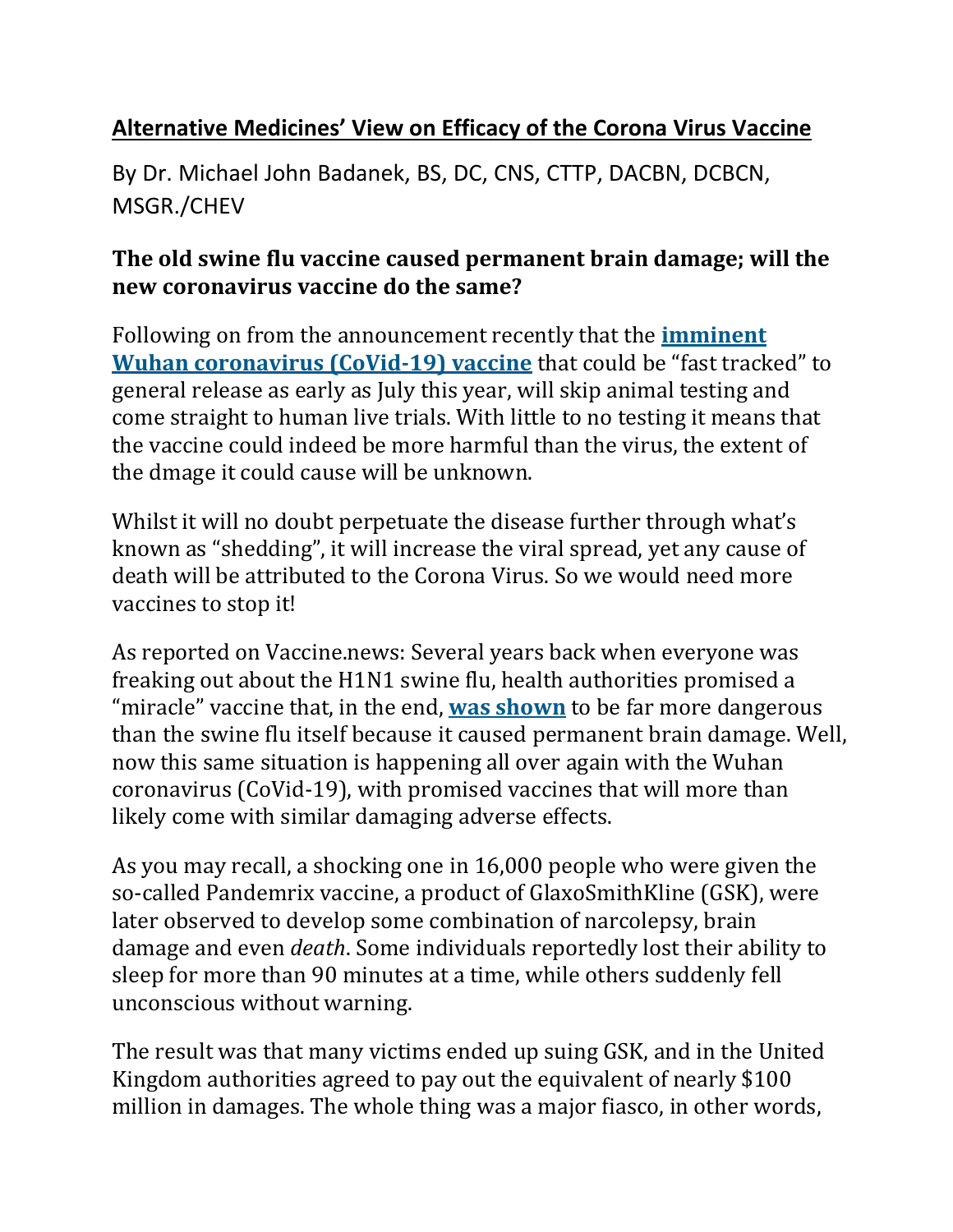demonstrating once again that vaccines are hardly ever what they're cracked up to be.

Fast-forward about five years and here we are again with another major disease outbreak that the government says will require **a [novel](https://www.naturalnews.com/2020-03-01-hhs-azar-coronavirus-vaccine-may-not-be-affordable-to-all.html) vaccine** in order to eradicate. And just like previous ones, it probably won't be nearly as safe or effective as health officials will one day claim.

SARS-CoV vaccines were shown in studies to cause immunopathology and increased susceptibility to more disease.

**A 2012 [study](https://journals.plos.org/plosone/article?id=10.1371/journal.pone.0035421)** published in the journal *PLoS One* found that getting jabbed with SARS (severe acute respiratory syndrome) coronavirus vaccines can cause a person to develop pulmonary immunopathology, meaning *more* infection.

Researchers out of Texas determined that while getting vaccinated against SARS coronavirus results in a strong antibody response, the associated "challenge" of immunopathology creates other problems that, once again, makes these "medicines" more harmful than good.

"These SARS-CoV vaccines all induced antibody and protection against infection with SARS-CoV," they concluded. "However, challenge of mice given any of the vaccines led to occurrence of Th2-type immunopathology suggesting hypersensitivity to SARS-CoV components was induced. Caution in proceeding to application of a SARS-CoV vaccine in humans is indicated."

The Polio vaccine causes polio, so just in the same way the Corona Virus is likely to cause more cases of Corona Virus.

What we're witnessing is, in many ways, a repeat of what happened during the swine flu scare. Health authorities and governments around the world created fear and panic over a novel disease in order to scare millions of people into getting a vaccine that was more dangerous than the disease itself. And just like with the Wuhan coronavirus (CoVid-19), taxpayers are largely footing the bill.